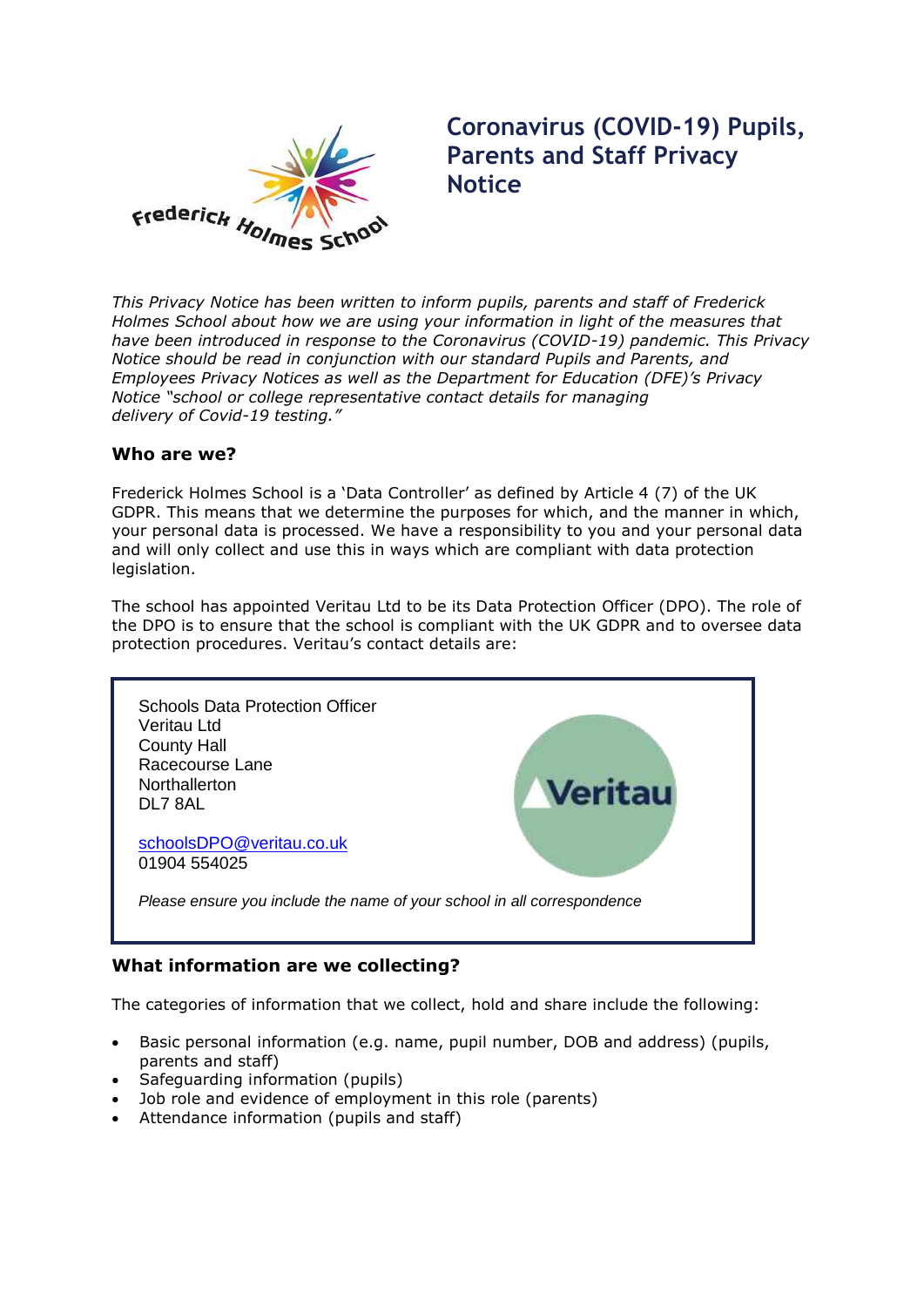We will also process information which may include 'special category' data about our pupils including:

- Information which identifies children that are 'vulnerable' (those who have a social worker, such as children in the care of the Local Authority and those children and young people up to the age of 25 with education, health and care (EHC) plans)
- Relevant medical information (pupils and staff).

### **Why do we process your personal data?**

We are processing this information to facilitate the provision of care for vulnerable children and the children of critical workers.

This involves:

- Processing pupil information to facilitate their learning and meet any care requirements that they have.
- Processing parents' employment information to confirm their status as a critical worker.
- Processing the information of staff members who have been redeployed in order to meet resourcing needs.

Any personal data that we process about our pupils and parents for these purposes is done so in accordance with Article 6 and Article 9 of the UK GDPR:

Article 6 (d) public task as supported by the Education Act 2002 for maintained schools (Section 175) or Non Maintained Schools Regulations 1999 for non-maintained schools (Section 3).

Article 9.2(i) of the UK GDPR, where it is in the public interest on Public Health Grounds. This data is processed under the obligations set out in Public Health legislation (Regulations 3(1) and (4) of the Health Service (Control of Patient Information) Regulations 2002 (COPI)) which allows the sharing of data for COVID related purposes and where it is carried out by [a health care professional OR someone who owes an equivalent duty of confidentiality to that data].

Please refer to our standard Pupils and Parents and Employees Privacy Notices for further information about the lawful basis we rely upon to process your data.

## **Who do we obtain your information from?**

Much of the information we process will be obtained directly from you. We will also process information received from:

- Department for Education (DfE)
- Local Education Authority. If your child is attending our school as a result of the COVID-19 pandemic response and your child's previous school was in a neighbouring LEA, then we may need to obtain information from this LEA.
- Previous schools attended

#### **Who do we share your personal data with?**

We are obliged to share attendance data with the Department for Education during this time. The following information will be shared:

- The names of all children who are in attendance on each day
- If the child is not enrolled at your school, the name of the school where the child is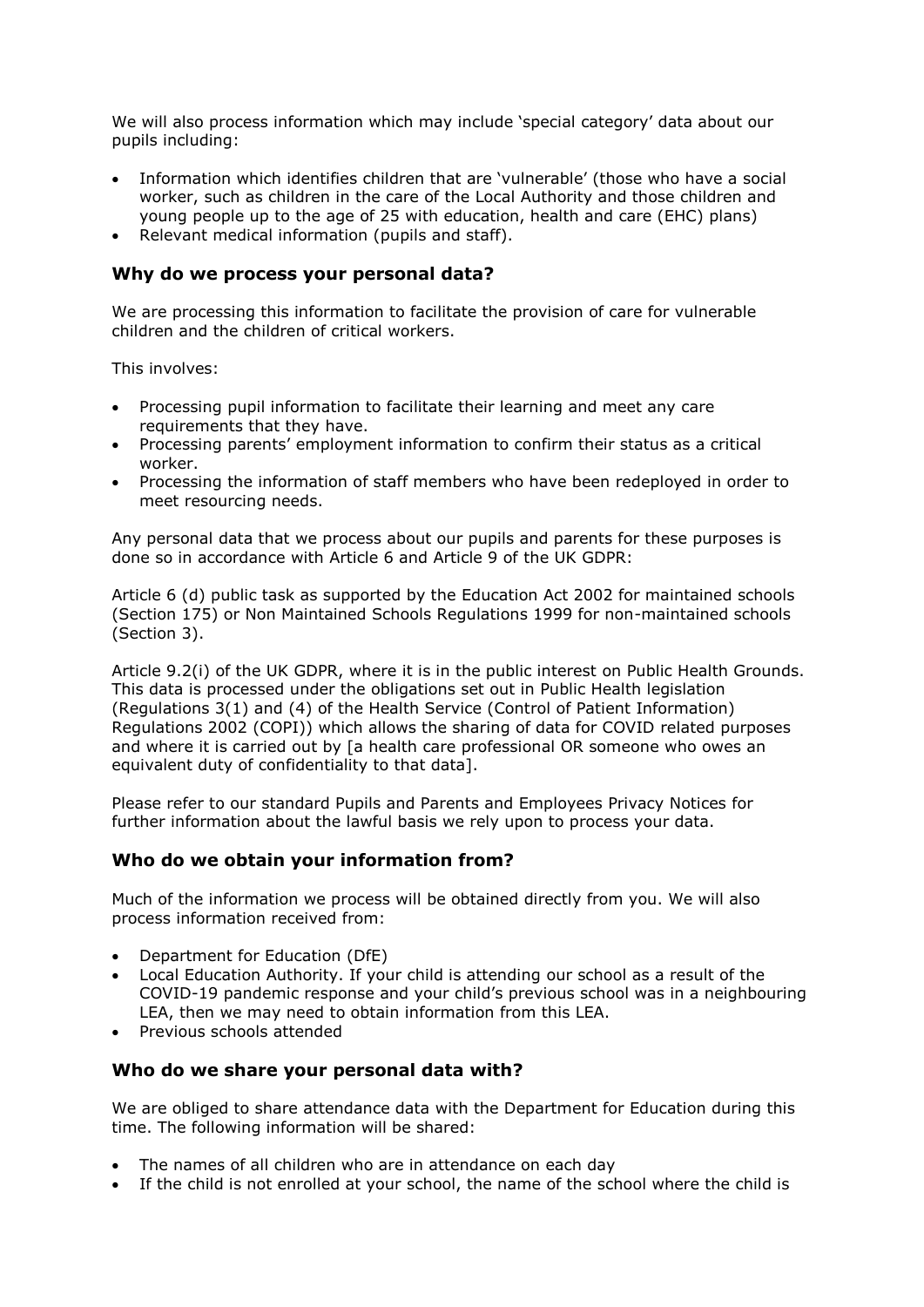enrolled

- Whether the child is present on each day
- Whether the child has parents who are critical workers
- If the child is vulnerable e.g. they have on an education health and care plan (EHCP), have a social worker (CiN), or are looked after children
- If the child is on an EHCP
- If the child has a social worker
- The time the child signed into the school
- The time the child signed out of the school
- The number of children or staff members that are ill, isolating, shielding and whether there is a suspected or confirmed case of COVID-19.
- The number of children or staff members who have been asked to self-isolate by the NHS Test and Trace system.
- The number of children or staff members living with a clinically extremely vulnerable person.

We may also be required to share information with neighbouring Local Education Authorities if your child is attending our school as a result of the COVID-19 pandemic response and your child's previous school was in a neighbouring LEA.

For further details about who we share information with, please see our full Pupil and Parents and Employees Privacy Notices.

#### **How long do we keep your personal data for?**

We will only retain your data for as long as it is necessary to do so. In respect of parents, we will not retain a copy of the evidence that you provide to us to prove that you are a critical worker.

For further details about retention of your data, please refer to our full Pupils and Parents and Employees Privacy Notices.

#### **What rights do you have over your data?**

Under the UK GDPR data subjects have the following rights in relation to the processing of their personal data:

- to be informed about how we process your personal data. This notice fulfils this obligation
- to request access to your personal data that we hold, and be provided with a copy of it
- to request that your personal data is amended if inaccurate or incomplete
- to request that your personal data is erased where there is no compelling reason for its continued processing
- to request that the processing of your personal data is restricted
- to object to your personal data being processed

If you have any concerns about the way we have handled your personal data or would like any further information, then please contact our DPO on the address provided above.

If we cannot resolve your concerns you may also complain to the Information Commissioner's Office (the Data Protection Regulator) about the way in which the school has handled your personal data. You can do so by contacting: